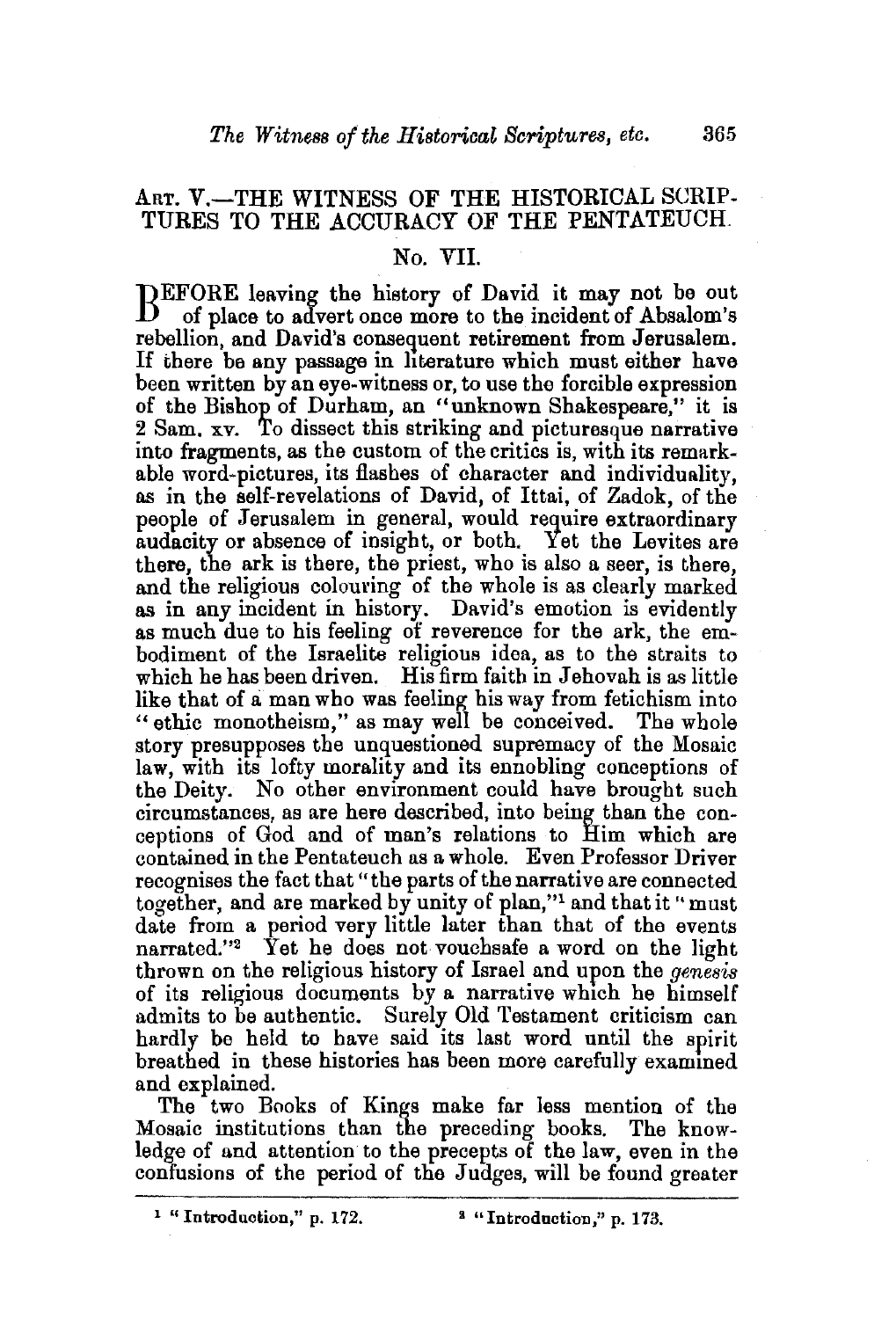than in the more orderly condition of society under the kings. This might, at first sight, appear surprising. But whether surprising or not, the history of the Christian Church affords an exact parallel to that of Israel on this point. In each case, as years rolled on, traditions more or less unsound took the place of the authority of the sacred books, and they gradually fell into the background. In the Reformation era the recurrence to the authority of Scripture was felt to be the precise counterpart of what took place in the Reformation under Josiah. And we may predict with a tolerable amount of confidence that this view of the case will outlast the theory which seems at present to hold the field against it—the theory, namely, that instead of efforts after the revival of religion in Josiah's day, there was an attempt at that time to impose on the Jewish people a volume lately composed, or, as it is now suggested, compiled.<sup>1</sup>

We will briefly note the allusions to religious ceremonies, and examine, where necessary, the critical theories concerning them. Solomon's prayer in 1 Kings viii. has already been discussed. First of all, in chap. ii. 2. 3 we have distinct First of all, in chap. ii.  $2$ , 3 we have distinct allusions to Joshua and Deuteronomy.2 Those books were therefore presumably in existence, nor does there seem any reason beyond the exigencies of a theory to support the allegation that this charge of David, a perfectly natural and reasonable utterance under the circumstances, has been interpolated.3 Joab's death is accompanied with circumstances which involve provisions only found in P (Exod. xxvii. 2, and xxxviii. 2). He lays hold of the "horns of the altar." Moreover, in the account of Abiathar's fate, Solomon quotes the first and second Books of Samuel as we have them now-the prophecy by Eli and the participation of Abiathar in "all" the afllictions of David-an obvious reference to his fidelity to his master in Absalom's rebellion, as well as in the days of Saul. It is remarkable how a minute study of each detail in the history confirms the traditional theory. of the sequence of

<sup>1</sup>It should be noted once more that these books know no more of the "Book of the Covenant" than of any other portion of the Mosaic Law.<br><sup>2</sup> Deut. xxix. 9; Josh. i. 7, xxiii. 14.

s David bas been severely blamed for this charge. I maintain that, it. Joab was guilty of more than one treacherous and cowardly murder, and richly deserved his fate. Shimei had grievously offended against the provisions of the law, and conduct like his tended to make government impossible. In a burst of clemency his life was spared. But he was doubtless a secret enemy of David's dynasty. Professor Driver sees in vers. 2-4 the hand of the compiler "unmistakably." But he omits to notice that ver. 5 begins with "Moreover." From what document has ver. 5 been severed?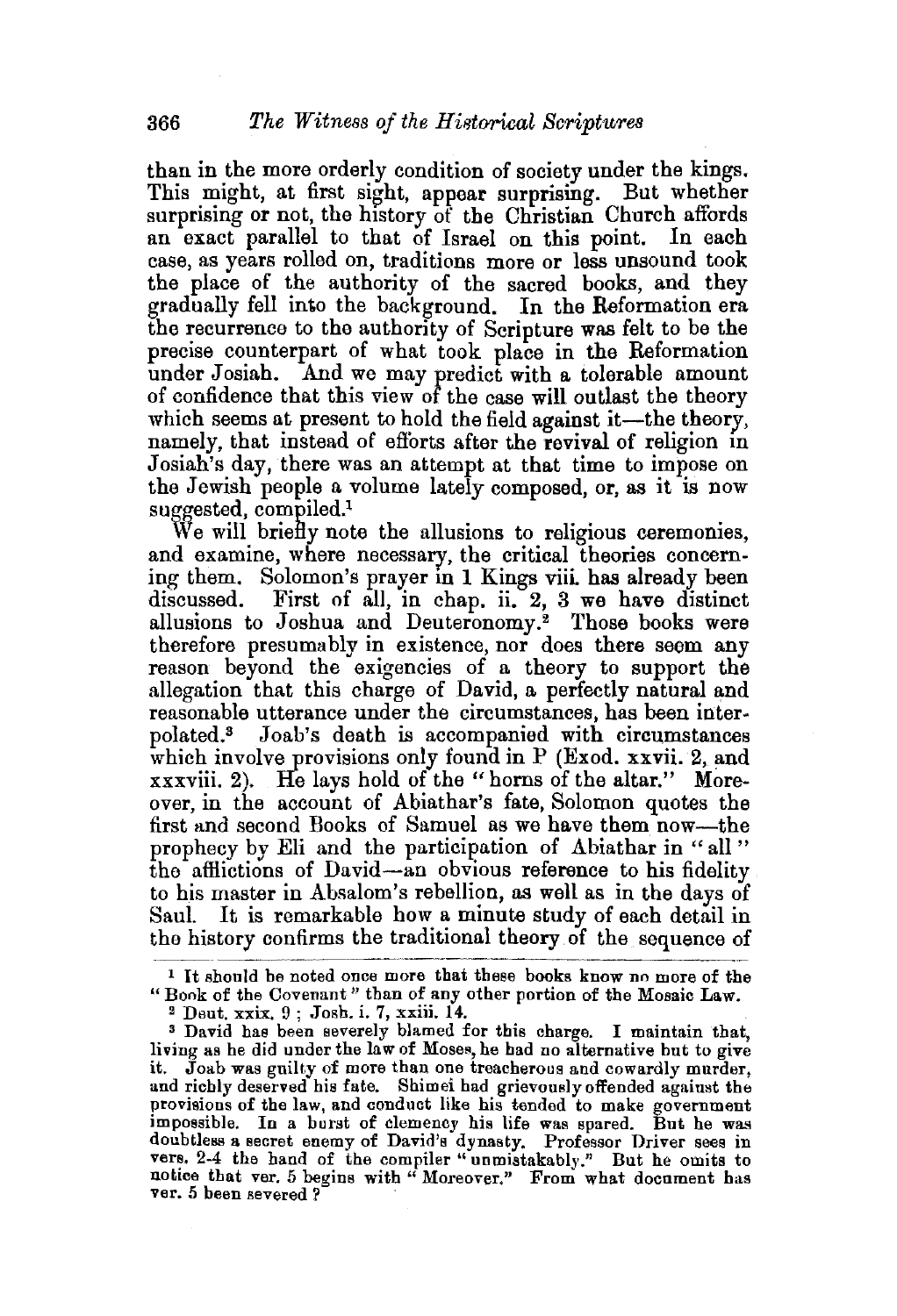the books. Then there is the fact of Solomon's marriage with Pharaoh's daughter, his taking her into his house, and his ultimate decision to build her a house outside the more sacred confines of the city (chap. iii.  $1$ ; vii.  $8$ ; ix.  $24$ ). The historian gives no explanation of this singular proceeding, but it is obvious that no other reasonable explanation can be given than that of the Chronicler (2 Chron. viii. 11 ), that it was a concession to the prejudices of those who felt that such marriages were a breach of the Mosaic law, and Solomon may not impossibly have had some qualms of conscience of his own. The historian does not fail to remark on Solomon's conduct. Yet it may be observed that the prohibition to intermarry with the heathen is first found in a book (JE) of "the eighth or ninth centuries B.c.," and the prohibition to multiply wives in Deuteronomy.<sup>1</sup> Professor Driver sees, however, the "hand of the compiler" in this. Once more he does not explain why. Professor Driver imagines that he has detected a contradiction between ver. 4, which says that these sins were sins of Solomon's later days, and the fact that Rezon, the son of Eliadah, was an adversary to Israel "all the days of Solomon" (xi. 25). Professor Driver does not seem to have read the history very carefully. The writer does *not* say that Solomon only transgressed the law in his old age, but quite the contrary. His sin (so we read in ver. 2) was the taking to himself foreign wives *at all*. But when he had taken them, the natural result followed, namely, the weaning his heart from Jehovah, the God of his fathers. And in his old age his wives persuaded him to forsake the worship of Jehovah altogether, or at the very least to mingle the worship of Jehovah with that of other deities. This affords a very good example of the way in which contradictions not to be found in the narrative itself are manufactured in order to give some colour to the theory that the narrative has been " expanded " or "slightly modified," to suit the compiler's views. We are next invited to imagine that the redactor, whose fine instinct in modifying the narrative to further his ends we are so often asked to contemplate, was guilty of the crass stupidity of blaming Solomon in chap. iii. 3 for worshipping at the high playas, while in ver. 4 he passes over the fact without seeing that any excuse was necessary. The fact is, that inver. 2 the historian *provide8 Solomon 'With the nece8 sary excuse.* And we learn once more from 2 Chron. i. 3, which here, as elsewhere, supplies the explanation of the narrative before us, that the reason why Gibeon was "the

<sup>1</sup> There is not, however, a. clear reference to *this* prohibition.